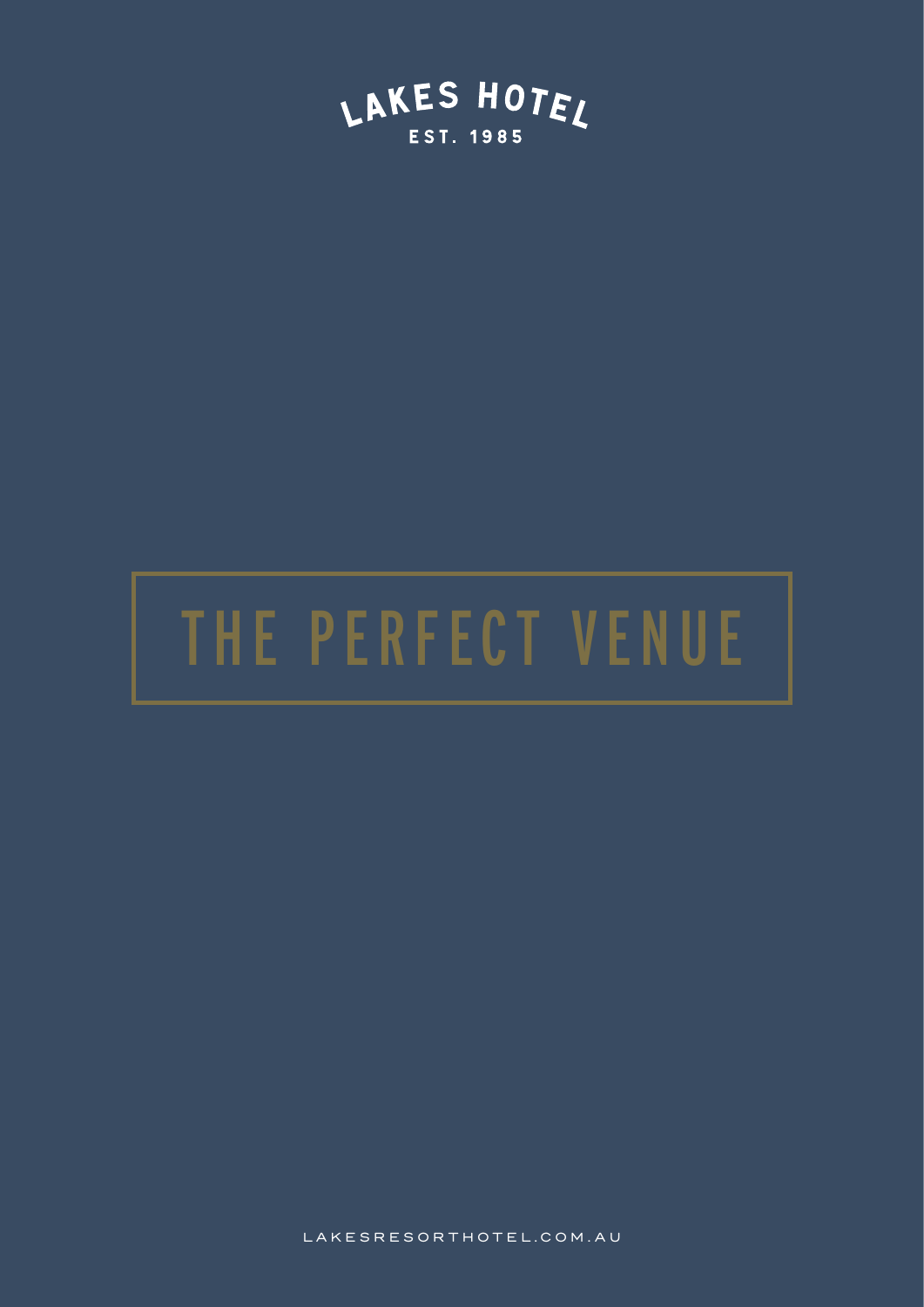## CONTENTS

## **BOOKING FORMS**

Available from your event manager

## CONTACT

CORRINA OR KELLIE

events@lakesresorthotel.com.au 08 8356 4444

 $\overline{2}$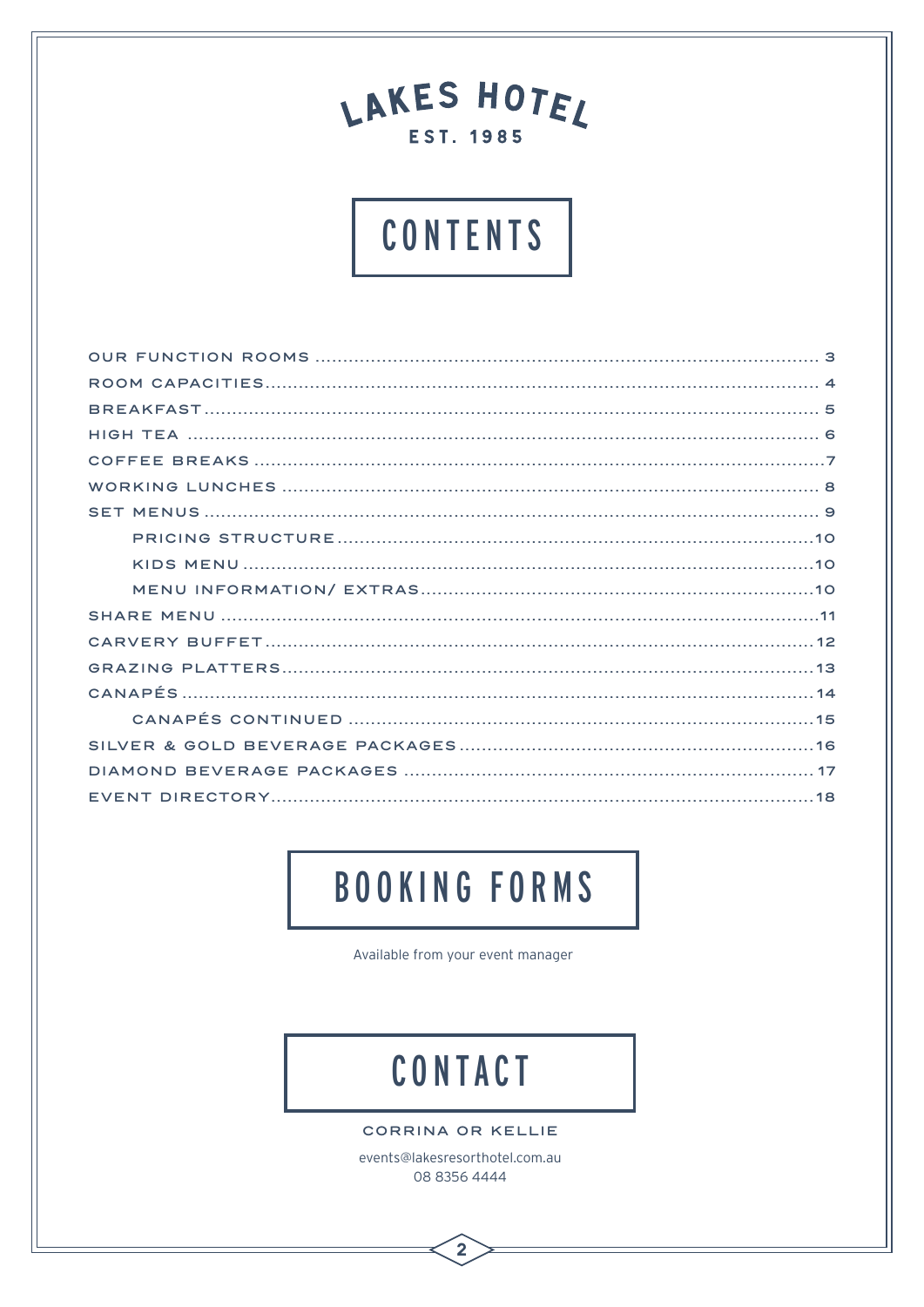## OUR FUNCTION ROOMS

## LAKESIDE FUNCTION CENTRE

#### LAKESIDE ROOM & EASTSIDE ROOM

The Lakeside Function Centre is our largest and most impressive private function room. Architecturally designed this room boasts West Lakes most spectacular views complete with 5m high 'ballroom' ceilings, modern décor and three very impressive plasma screens. What's more the Lakeside Function Centre is adjoined to an all weather outdoor terrace - event facilities don't get much better than this.

This room caters for any event from conferences, trade shows, exhibitions, company demonstrations and media launches to corporate dinners, cocktail parties, wedding receptions and gala events. Impressed? We thought so.

### LAKEFRONT BANQUET ROOM

#### SOUTHBANK ROOM, NORTHBANK ROOM & ANNEX

Put simply, the Lakefront Banquet Room is spectacular. This room boasts floor to ceiling windows that not only provide breathtaking views but an abundance of natural light. Complete with modern yet sophisticated décor, this room is guaranteed to impress even the most discerning guest.

Suitable for medium sized events, the Lakefront Banquet Room has been fitted with internal operable walls which create a multifunctional area to accommodate varying capacities and configurations.

### CAMERON & BREBNER ROOM

Our Cameron & Brebner Room are located on the first and second level of the hotel.

Both nestled amongst our accommodation suites, guests staying in house can access the room via the elevator or exit stairs with comfort and ease.

The space hosts conference technology and modern décor throughout. Perfect for those intimate boardroom workshops and intensive managers meetings.

### REFLECTIONS BAR & LOUNGE

Reflections Bar & Lounge is ideal for any event looking for a relaxed and comfortable atmosphere. The functionality of this room allows for events such as meetings, breakout sessions, cocktail parties, birthdays, engagements, afternoon teas and even wedding ceremonies. Complete with comfortable black Italian leather couches and a baby grand piano, this function area is ideal for your next occasion.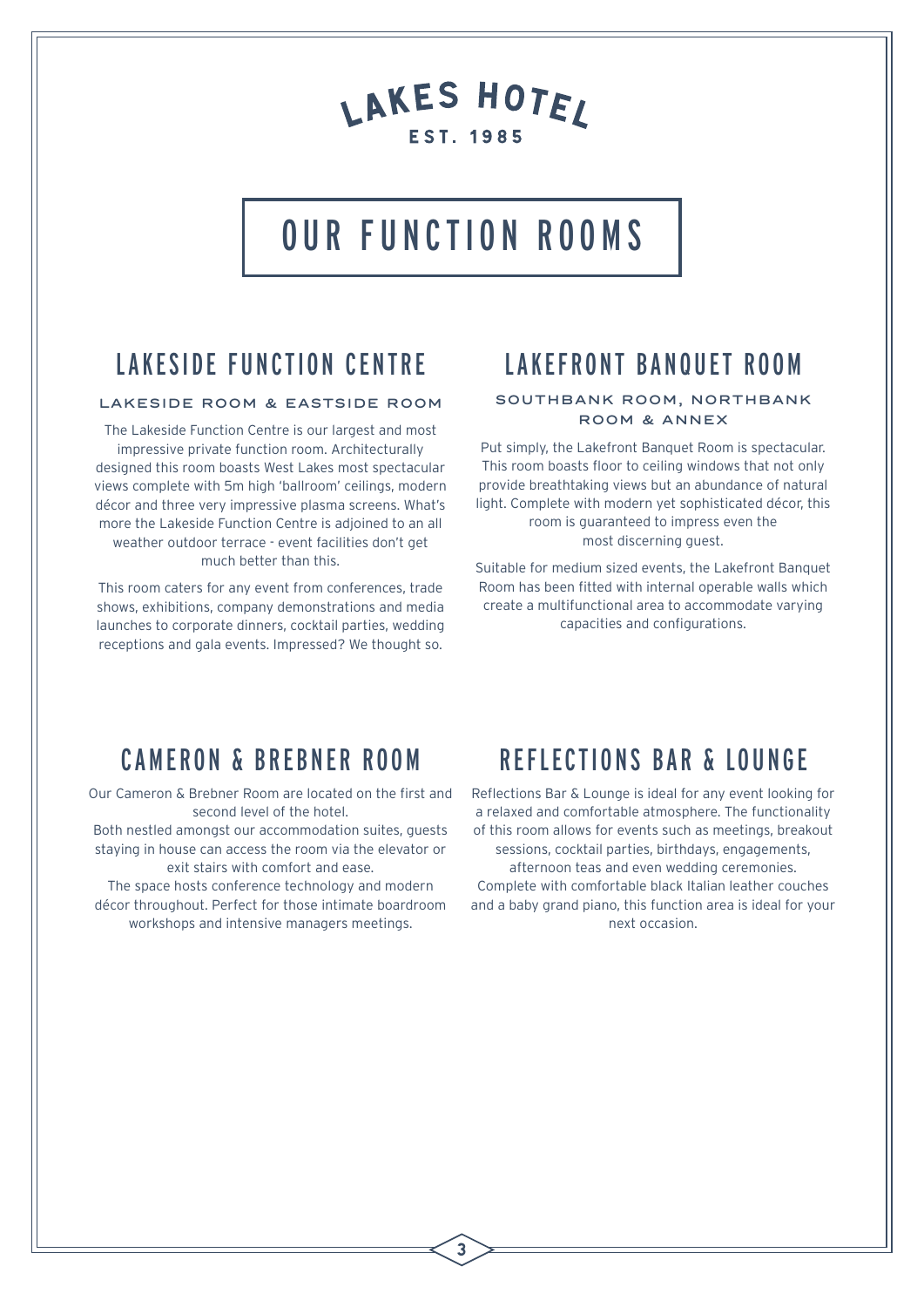## ROOM CAPACITIES

| <b>FUNCTION ROOM</b>     | <b>ROOM</b><br><b>HIRE</b> | <b>MIN</b><br><b>SPENDS</b> | AREA             | <b>HEIGHT</b> | <b>THEATRE</b> | U SHAPE /<br>BOARD-<br><b>ROOM</b>               | COCKTAIL       | <b>BANQUET</b> |
|--------------------------|----------------------------|-----------------------------|------------------|---------------|----------------|--------------------------------------------------|----------------|----------------|
| Southbank Room           | \$450                      | \$2000                      | 104m2            | 3m            | 70 ppl         | 24 ppl                                           | 80 ppl         | 50 ppl         |
| Northbank Room           | \$300                      | ٠                           | 96m2             | 3m            | 50 ppl         | 27 ppl                                           | 60 ppl         | 50 ppl         |
| Annex                    | ٠                          | ÷,                          | 44m2             | 3m            |                | Only booked in conjunction with the Southbank or | Northbank room |                |
| Eastside Room            | \$300                      | ٠                           | 220m2            | 5m            | 70 ppl         | 27 ppl                                           | 70 ppl         | 60 ppl         |
| Lakeside Room            | \$700                      | \$2500                      | 315m2            | 5m            | $250$ ppl      | 40 ppl                                           | $200$ ppl      | $140$ ppl      |
| <b>Brebner Room</b>      | \$200                      |                             | 27m2             | 3m            | 30 ppl         | $15$ ppl                                         |                |                |
| Cameron Room             | \$200                      | ٠                           | 27 <sub>m2</sub> | 3m            | 30 ppl         | $15$ ppl                                         | ٠              | ۰              |
| Reflections Bar & Lounge | \$350                      | \$3000                      | 160m2            |               |                | -                                                | $100$ ppl      |                |

| <b>FUNCTION ROOM</b><br><b>COMBINATIONS</b> | ROOM<br><b>HIRE</b> | <b>MIN</b><br><b>SPENDS</b> | AREA  | <b>HEIGHT</b> | <b>THEATRE</b> | U SHAPE /<br>BOARD-<br><b>ROOM</b> | COCKTAIL  | BANQUET   |
|---------------------------------------------|---------------------|-----------------------------|-------|---------------|----------------|------------------------------------|-----------|-----------|
| Southbank Room & Annex                      | \$500               | \$2000                      | 148m2 | 3m            | $100$ ppl      | 24 ppl                             | $120$ ppl | 80 ppl    |
| Northbank Room & Annex                      | \$350               | ٠                           | 140m2 | 3m            | 50 ppl         | 27 ppl                             | $120$ ppl | 50 ppl    |
| Lakefront Banguet Room                      | \$750               | \$2500                      | 244m2 | 3m            | $100$ ppl      |                                    | $160$ ppl | $100$ ppl |
| Lakeside Function Centre                    | \$1000              | \$3000                      | 535m2 | 5m            | $300$ ppl      | 40 ppl                             | $300$ ppl | $250$ ppl |

Capacities subject to change without notice due to Covid-19 Restrictions.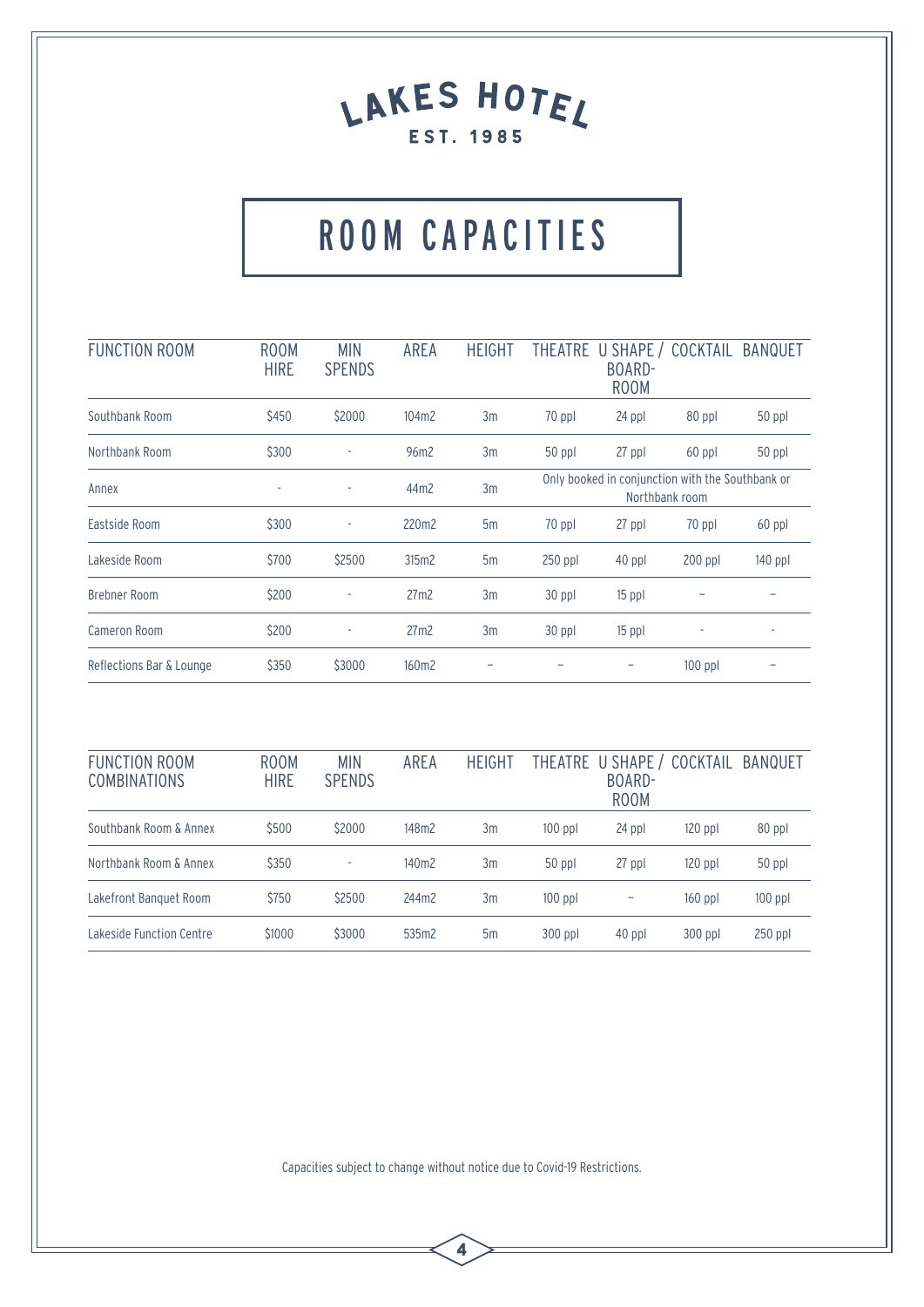

## BREAKFAST

MINIMUM 30 PEOPLE

### **CONTINENTAL**

Sliced Seasonal Fruit Croissants Warm Danish Pastries Assorted Mini Muffins Assorted Yoghurt Cups with Toppings

\$25.00 PER PERSON (SHARED) Includes Filtered Coffee, Assorted Teas and a Selection of Juices

## EGGS YOUR WAY

Poached or Scrambled Eggs Toasted Sourdough Bacon Housemade Tomato Relish

\$30.00 PER PERSON (INDIVIDUAL) Includes Filtered Coffee, Assorted Teas and a Selection of Juices

## ADD ON'S

Barossa Chorizo Grilled Tomato Hashbrown Sautéed Spinach Sliced Fruit for the Table

\$2.00 PER PERSON/ PER SELECTION Applies to the whole group (not individual guests)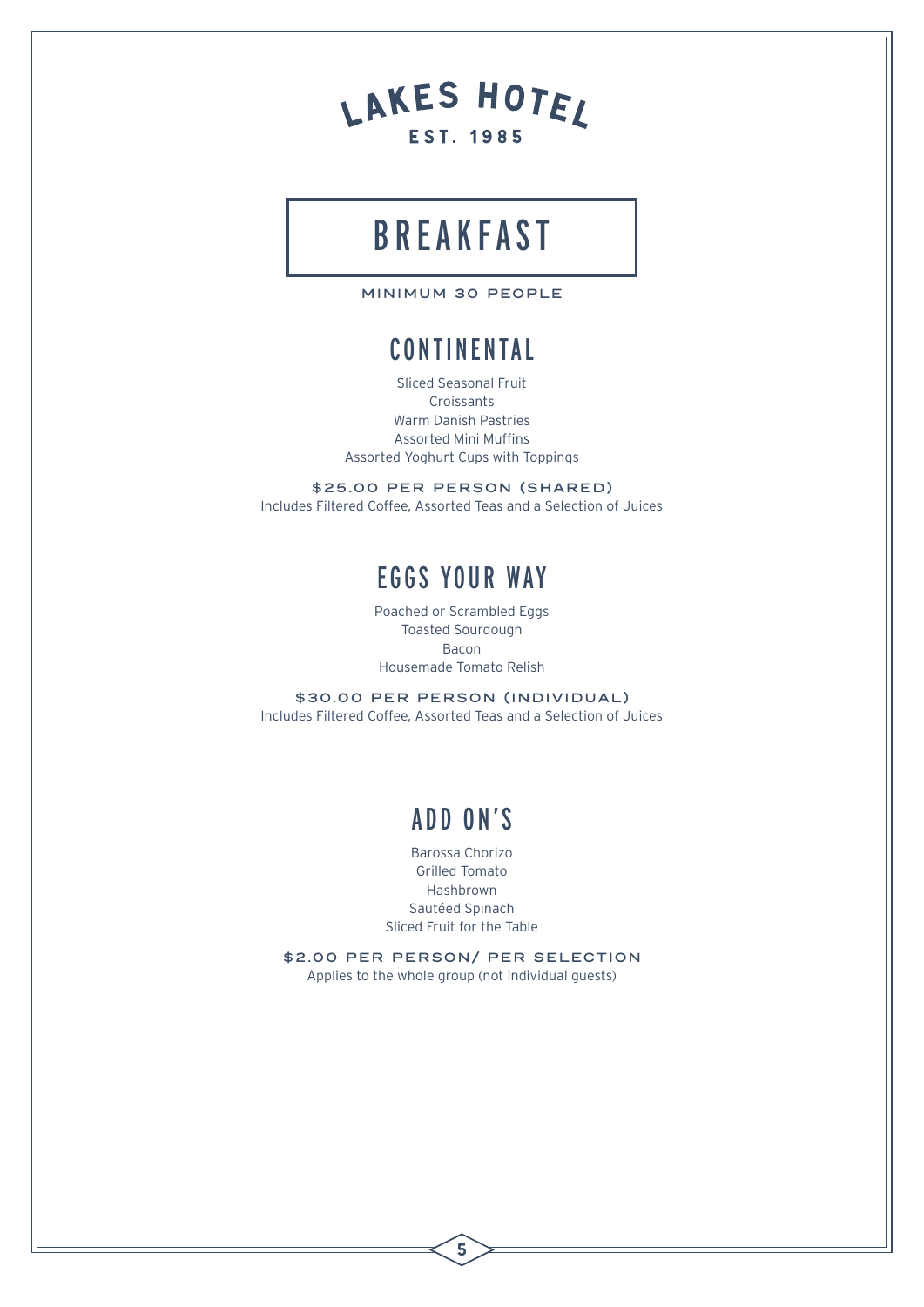



MINIMUM 20 PEOPLE

FOR THE TABLE Warm Scones with Jam and Cream

#### SWEET

French Strawberry Tartlet | V Dark Chocolate Brownie with Hazelnut Ganache & Praline | V, CN, GFA Pistachio & White Chocolate Cannoli | V, CN Assorted Macarons | V, CN, GF

#### **SAVOURY**

Croque Monsieur; Toasted Brioche with Ham & Cheese Arancini with Maple & Truffle Aioli | V Soft Shell Crab Bao with Sambal Mayo

#### ASSORTED SANDWICHES

Smoked Tasmanian Salmon with Whipped Cream Cheese & Sweet Gherkin Jam Roast Beef with Horseradish & Housemade Tomato Relish Marinated Chicken with Basil Pesto & Triple Cream Brie | CN Baby Cos, Cucumber, Avocado & Ranch | V

#### \$55 .00 PER PERSON

(One Stand between 3 people) *Served with Filtered Coffee and a Selection of Teas*

#### ADD ON

Mimosas \$7.00 per person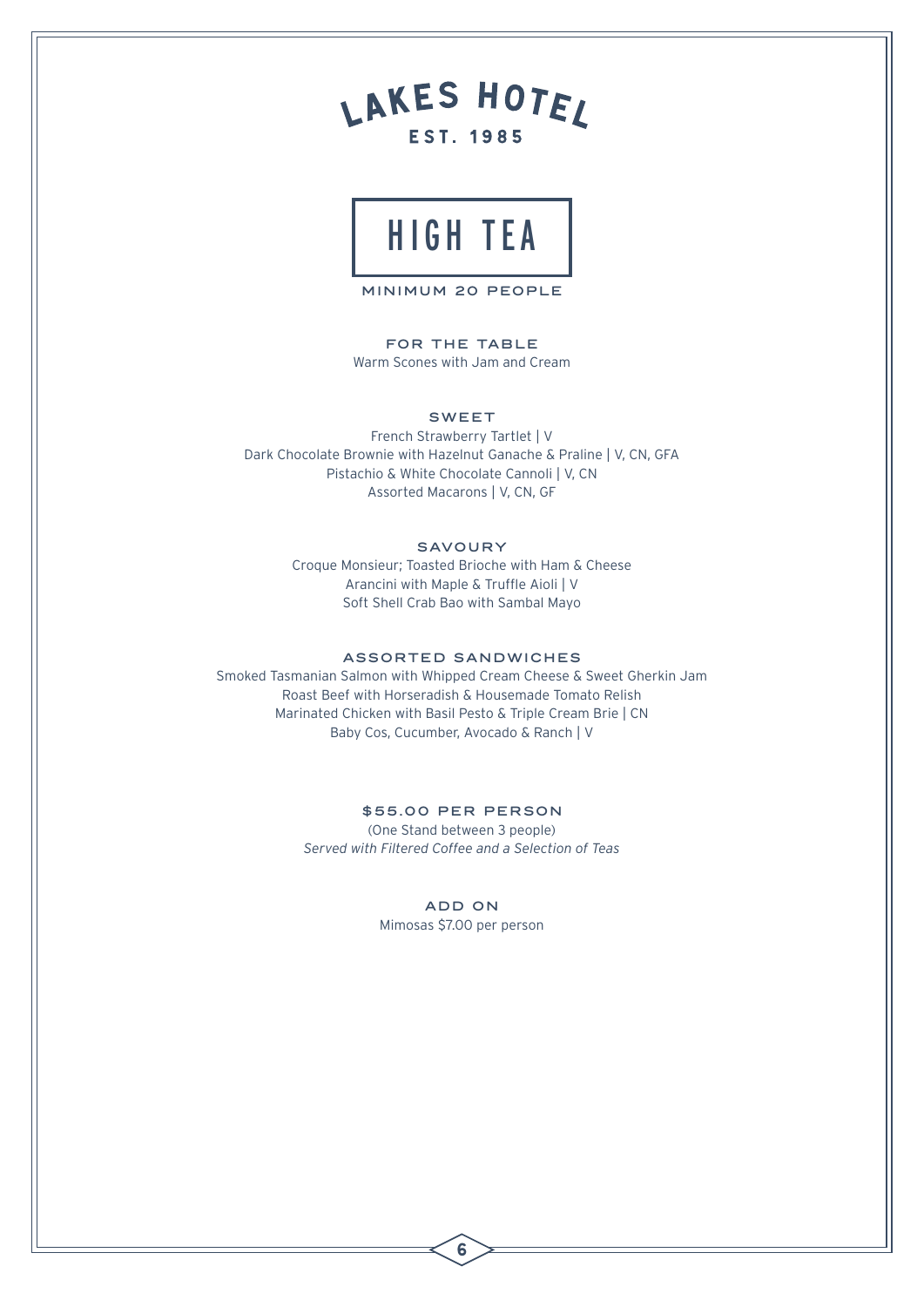

## COFFEE BREAKS

### ON ARRIVAL

#### COFFEE AND TEA

Filtered Coffee and a selection of Teas served at a *dedicated time* only.

#### \$4.00 PER PERSON

CONTINUOUS COFFEE AND TEA

Filtered Coffee and a selection of Teas which is constantly refreshed and available throughout the day.

\$12.00 PER PERSON

### MORNING/AFTERNOON TEA BREAKS

#### SWEET

Assorted Cookies Sliced Banana Bread Assorted Mini Muffins Chocolate Cake Carrot Cake Freshly Cut Fruit Platter Warm Danish Pastries

#### SAVOURY

Chef's Assorted Gourmet Dips with Warm Pita Mini Pies and Pasties with Tomato Sauce Assorted Mini Quiches Warm Ham and Cheese Croissants Australian Cheese Platter with Dried Fruit and Nuts

I ITEM | \$8.00 PER PERSON

2 ITEMS | \$15.00 PER PERSON

3 ITEMS | \$20.00 PER PERSON

*Includes Filtered Coffee and a selection of Teas*

*Additional selections \$5.00 per person / per selection*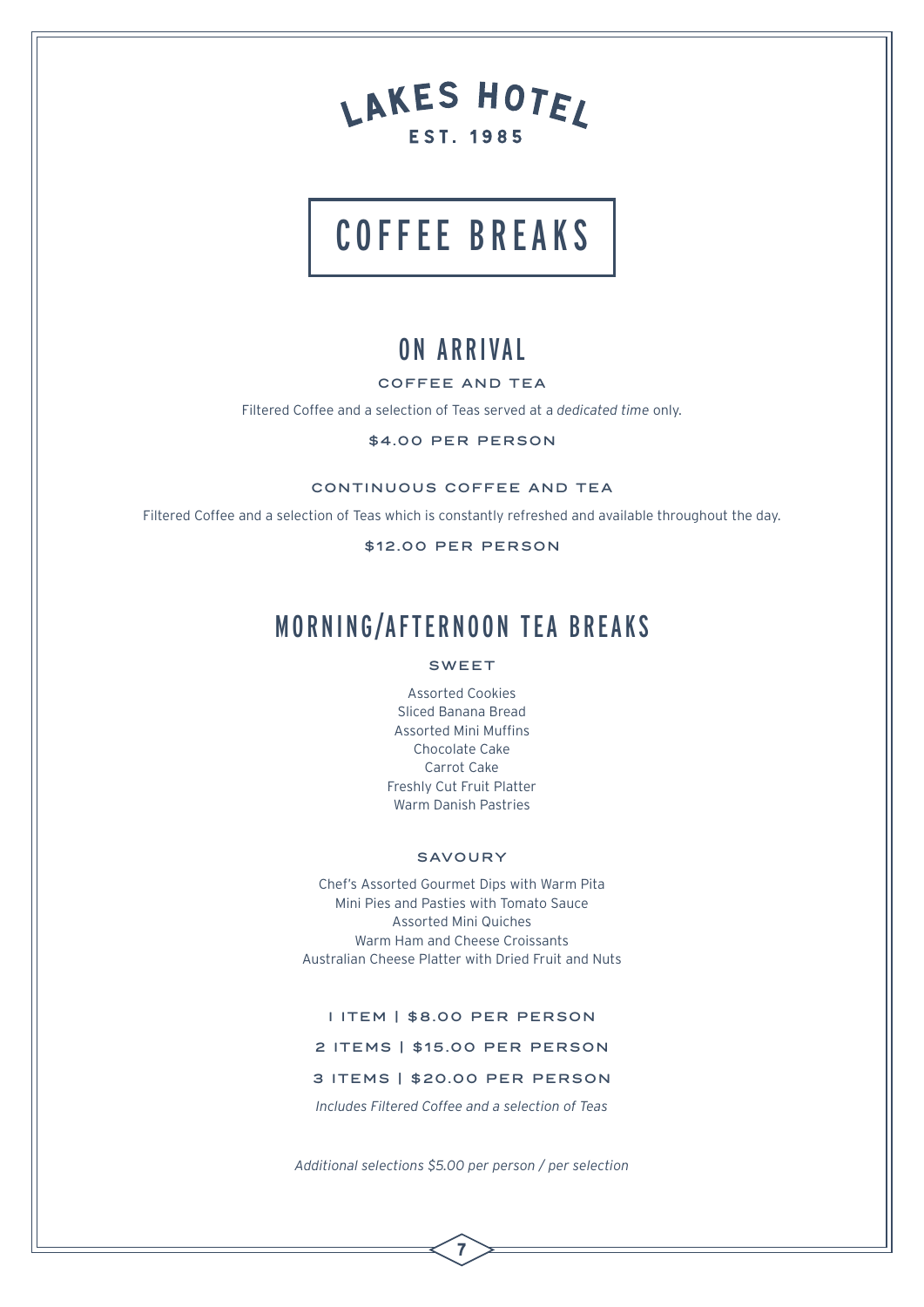## WORKING LUNCHES

#### MINIMUM 20 PEOPLE

Knots Kitchen booking for groups less than 20 people. Menu available upon request.

#### HEALTHY CHOICE

Assorted Gourmet Meat & Salad Wraps Choice of *Two* Salads Freshly Cut Fruit Platter

\$24.00 PER PERSON *Includes Filtered Coffee and a selection of Teas*

#### BAKERY LUNCH

Warm Cocktail Pies, Sausage Rolls & Quiches Assorted Gourmet Baguettes Choice of *Two* Salads

\$28.00 PER PERSON *Includes Filtered Coffee and a selection of Teas*

#### WOK LUNCH

Stir Fried Hokkien Noodles with Chicken, Beef and Asian Vegetables, Thai Lime and Chilli Sauce Spring Rolls & Dim Sims with Sweet Chilli Asian Cucumber Salad with Sesame, Black Vinegar & Soy

#### \$30.00 PER PERSON

*Includes Filtered Coffee and a selection of Teas*

#### SALAD OPTIONS

Mixed Leaf Greek Pasta Caesar Potato Tabbouleh Roast Vegetable

#### EXTRAS

Salads \$5 per person/ per selection Fruit Platter \$8 per person Australian Cheese Platter \$8 per person Sweets (refer to Coffee Break Menu)

#### BEVERAGES

Soft Drinks \$12 per carafe Assorted Juices \$13 per carafe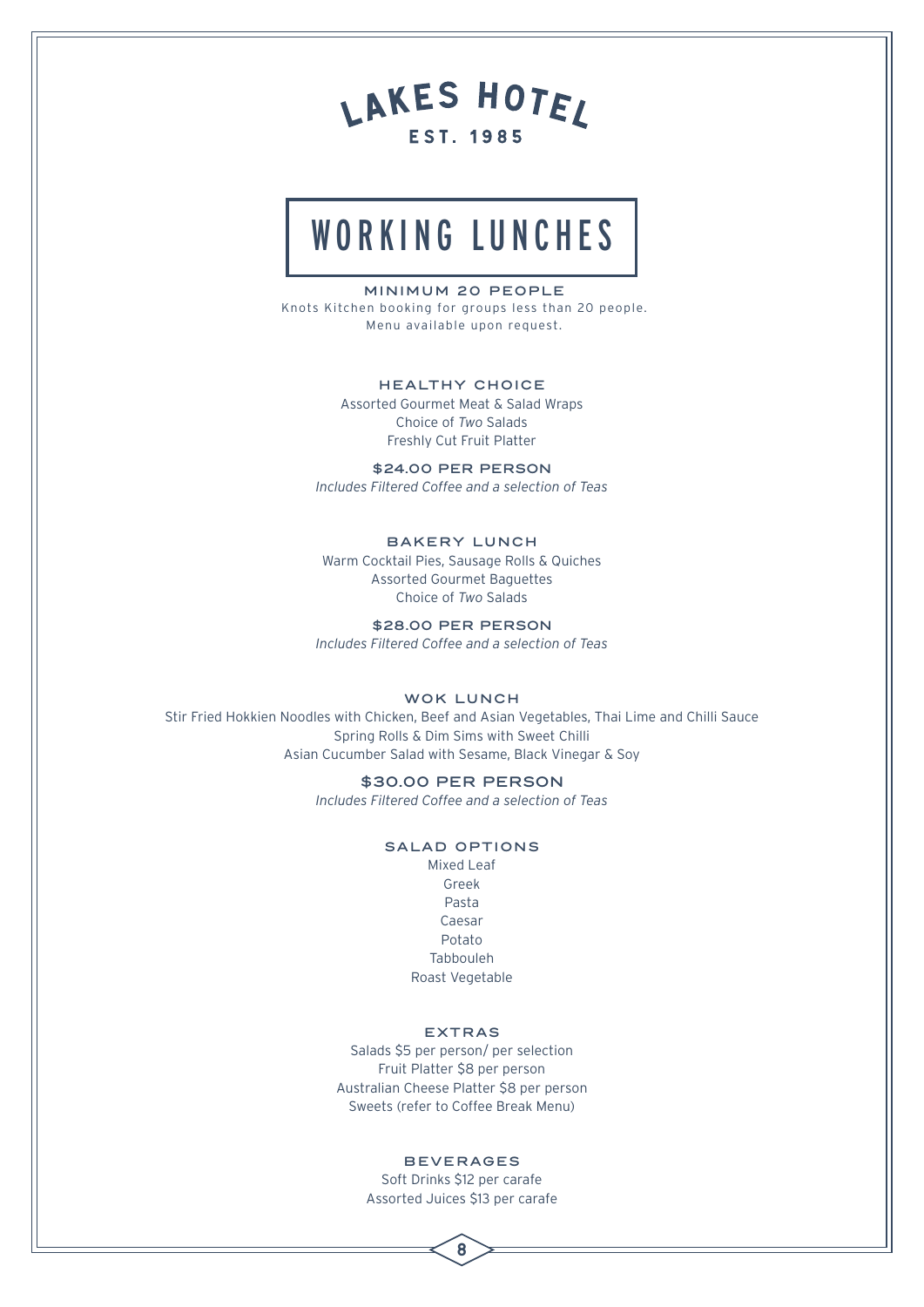## SET MENUS

MINIMUM 20 PEOPLE

#### ANTIPASTO

*Served to the table*

A selection of Cured Meats, Cheeses, Marinated Vegetables & Breads | VA, GFA

#### ENTRÉES

*Served with Warm Bread Rolls and Whipped Butter*

Ricotta and Egg Yolk Raviolo with Wilted Spinach, Brown Butter & Toasted Pinenuts | V, CN

South Australian Hiramasa Kingfish Cevice with Pickled Shallots, Passionfruit Jalapeno Dressing & Nori Crisp | GF, LF

Moroccan Style Braised Lamb & Chickpeas with Spiced Pearl Couscous, Parsley & Pomegranate | GFA, LFA

Roast Pumpkin & Goats Cheese Tart with Sundried Tomato Pesto, Rocket & Radicchio Salad | V, CN

#### MAIN COURSE

*Served with shared sides of Roasted Baby Potatoes & Mixed Garden Salad with White Balsamic & Citrus Dressing*

180g Chargrilled Angus Eye Fillet with Truffle Mash & Mushroom Jus | GF, LFA

Salmon En Papillote with Citrus and Pearl Barley Salad, Danish Feta & Pomegranate | GF, LFA

Crispy Skin Pork Belly with Fennel Cream, Sweet Potato Mash & Apple Jus | GFA, LFA

Grilled Chicken Breast with Chestnut Bisque, Braised Witlof & Wild Mushrooms | GF, CN, LFA

#### DESSERTS

*Served with Filtered Coffee, Tea and Chocolates*

Vanilla Bean Panna Cotta with Cointreau Syrup & Fresh Fruit | V, GF

Salted Caramel Tart with Dark Chocolate Ganache & Vanilla Double Crème | V

Mixed Berry Cheesecake with Strawberry Gel & Meringue | V

Fig & Honey Semi Freddo with Raspberry Compote & Pistachio Tuile | V, CN, GFA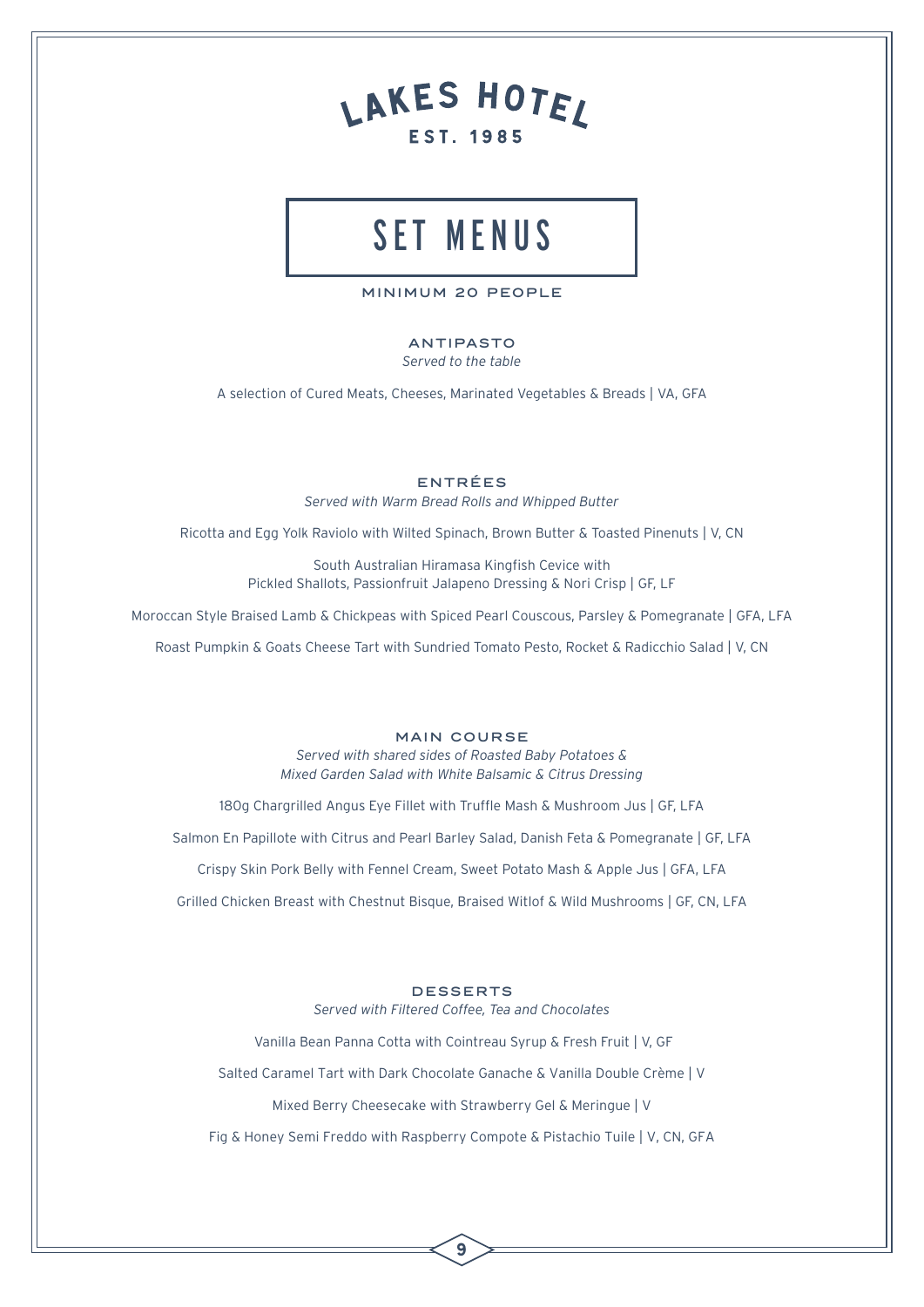## SET MENU PRICING

| <b>SET MENU</b> | <b>ALTERNATE</b><br><b>DROP</b> | SHARED<br><b>ANTIPASTO</b> | ENTRÉE | <b>MAIN COURSE</b>       | <b>DESSERT</b> |
|-----------------|---------------------------------|----------------------------|--------|--------------------------|----------------|
| Option 1        | \$49 pp                         |                            |        | $\overline{c}$           |                |
| Option 2        | \$52 pp                         |                            |        | 2                        |                |
| Option 3        | \$55 pp                         |                            |        | $\overline{c}$           |                |
| Option 4        | \$57 pp                         |                            | 2      | $\overline{c}$           |                |
| Option 5        | \$60 pp                         |                            |        | $\overline{\phantom{a}}$ |                |
| Option 6        | \$66 pp                         |                            |        | $\overline{\phantom{a}}$ |                |
| Option 7        | \$70 pp                         |                            |        | 2                        |                |

## MENU INFORMATION/EXTRAS

### DINNER REQUIREMENTS

Function room hire will also apply.

DIETARY REQUIREMENTS Must be confirmed 7 days prior to the event.

ADD ON'S Additional Warm Bread Roll \$2 pp

CHILDREN'S MENU

ANTIPASTO Shared to the table \$15 pp

Main Course & Ice-Cream \$9.90 pp

#### CELEBRATION CAKES

|  | Cut & served on platters               | $$2.00$ pp |
|--|----------------------------------------|------------|
|  | Cut & served individually no garnish   | $$3.00$ pp |
|  | Cut & served individually with garnish | $$5.00$ pp |

PACKAGE INCLUSIONS

Private events will be offered white linen table cloths and white linen napkins, dance floor, cake table and gift table, cake knife and personalised menus free of charge.

Additional items such as chair covers with a coloured sash and table runners can also be arranged at a cost (refer to Booking Forms for further information and pricing).

## DIETARY GUIDE

10

LFA - Lactose Free Available LF - Lactose Free GFA - Gluten Free Available\* GF - Gluten-Free\* CN - Contains Nuts

V - Vegetarian

VA - Vegetarian Available VE - Vegan

\*Our GF dishes are made using gluten free ingredients however, some items are cooked in the deep fryer and may contain traces of gluten.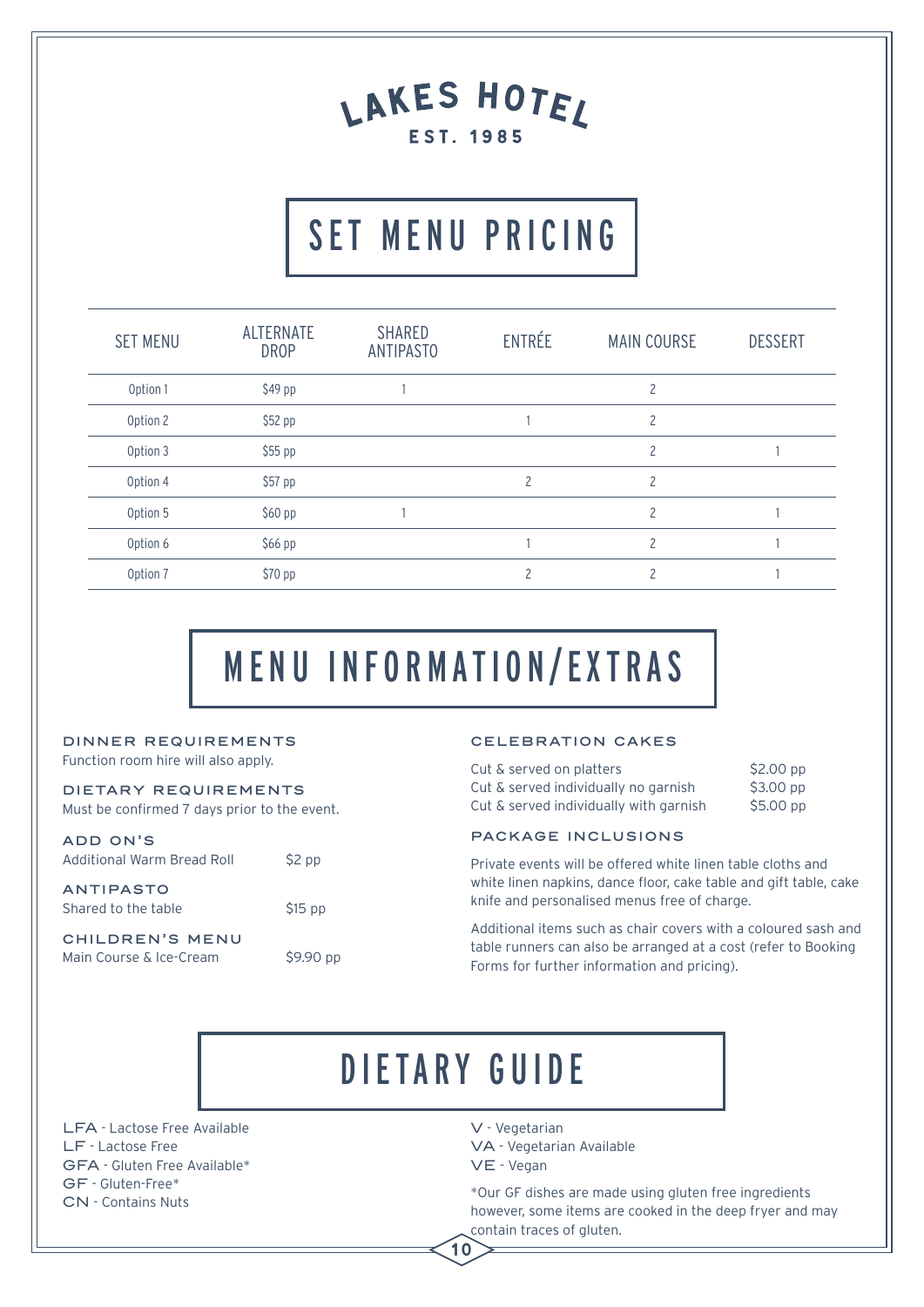

## SHARE MENU

MINIMUM 30 PEOPLE

#### SELECTIONS *(Choice of Three)*

Blue Swimmer Crab Fusilli with Confit Tomatoes & Natives | VA Burrata with Mixed Heirloom Tomatoes, Prosciutto, Basil & Blood Orange Vinaigrette | GF, VA South Australian Hiramasa Kingfish Tataki with Chilli Ponzu Dressing, Rice Crackers & Wasabi Tobiko | GF, LF Traditional Lamb Koftas with Tabbouleh & Pomegranate Salad, Garlic Yoghurt & Warm Pita Bread | LFA Slow Braised Lamb Shoulder with Shallots, Chimichurri & Lentil Cassoulet | GF, LFA Adelaide Hills Porchetta with Bacon Jam, Braised Savoy & Cider Reduction | GF, LFA Roasted Salmon with Honey and Ginger Glaze, Pickled Fennel & Beetroot Salad | GF, LF Portuguese Grilled Chicken with Charred Sweet Corn Salsa, Fragrant Rice & Harissa | GF, LFA Oven Roasted New York Strip with Baby Carrots, Yorkshire Pudding & Mushroom Jus | GFA, LFA

#### SIDES

*(Choice of Two)*

Crispy Baby Potatoes with Porcini Salt & Aioli | GF, LF, V Pear & Rocket Salad with Walnut Dressing & Grana Padano | GF, LFA, V, CN Mediterranean Style Roasted Seasonal Vegetables | GF, V Baked Cauliflower with Housemade Dukkah, Pomegranate & Tahini Yoghurt Dressing | GF, LFA, V, CN

> \$65.00 PER PERSON *Served with Warm Bread Rolls with Whipped Butter*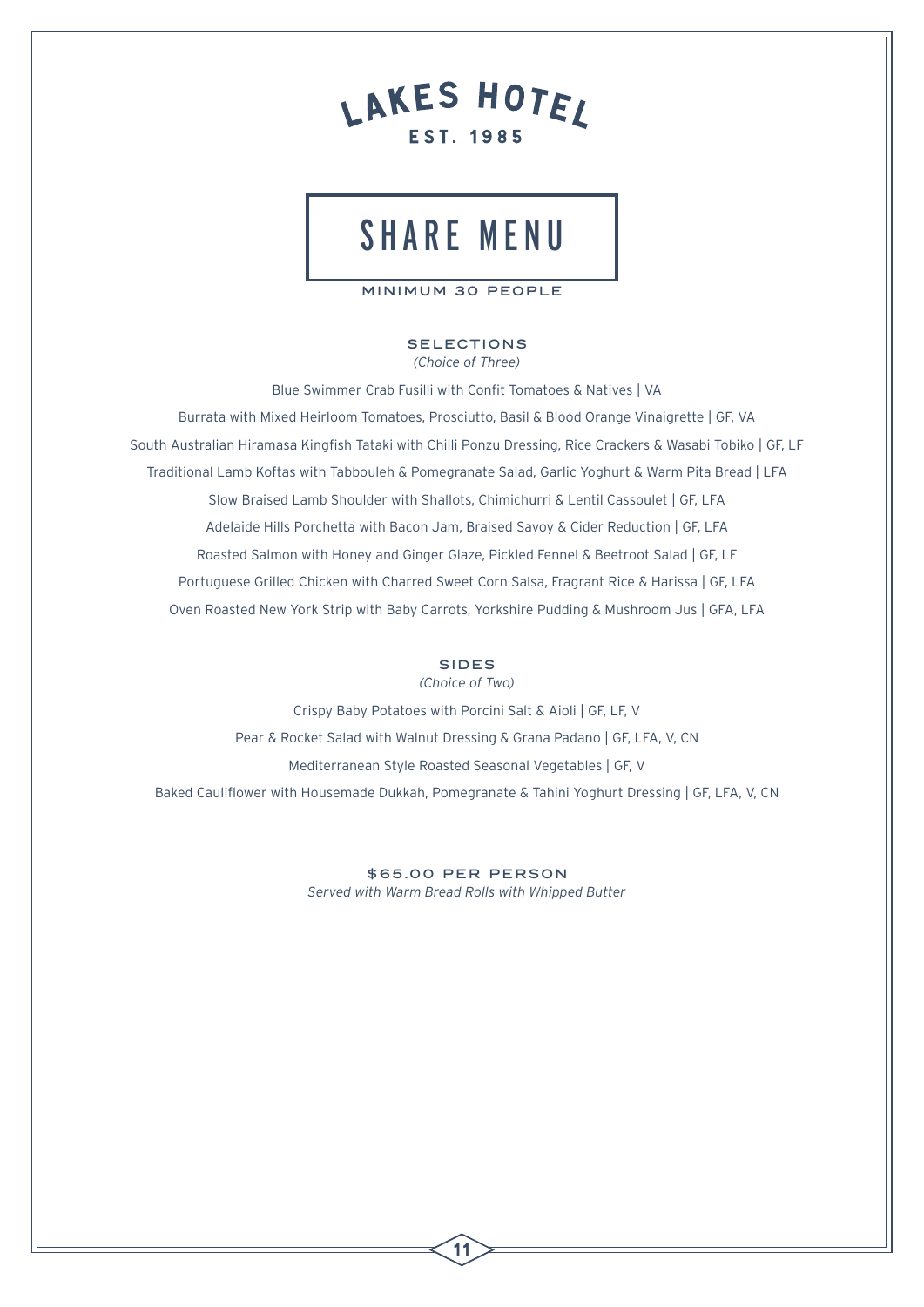## CARVERY BUFFET

#### MINIMUM 40 PEOPLE

*Served with Chefs Choice of Soup, Warm Bread Rolls & Whipped Butter*

ROAST MEATS

*(Choice of Two)*

Beef Pork Lamb Chicken

#### VEGETABLES

Steamed Broccoli & Cauliflower Roasted Pumpkin & Carrots Roasted Potatoes Yorkshire Pudding

#### ACCOMPANIMENTS

Coleslaw Mixed Garden Salad Baked Mac & Cheese Sauces, Mustards & Traditional Gravy

#### \$55.00 PER PERSON

#### ADD ON'S

Hot Dishes | \$10 per person/ per dish *Butter Chicken & Basmati Rice Stir-fried Hokkien Noodles (Chicken or Beef) Handmade Gnocchi with Roasted Pumpkin, Spinach & Ricotta Cream Sauce*

> Cold Dishes *Charcuterie Platter - \$15 per person Prawns with Cocktail Sauce & Fresh Lemon - \$10 per person Mediterranean Style Cous Cous Salad - \$5 per person*

> > Dessert | \$15 per person *Assorted Cakes & Pastries*

Ice-Cream Cart | \$10 per person *Assorted Gelatis & Sorbets*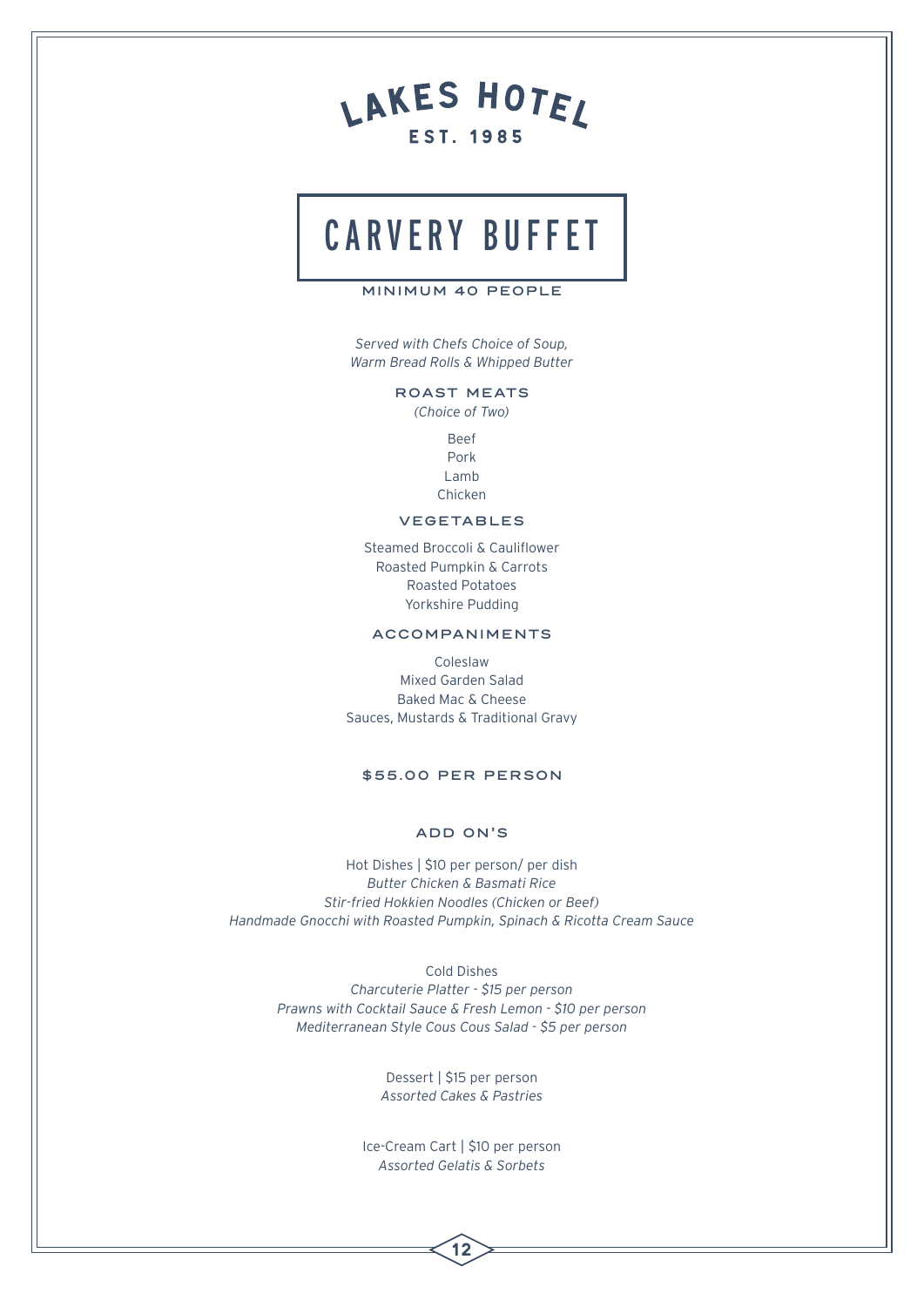

## GRAZING PLATTERS

MINIMUM SPENDS APPLY ALL PLATTERS SERVE 20 PEOPLE

Fries with Aioli & Tomato Sauce | LF, V, VEA \$55 .00 PER PLATTER

Wedges with Sweet Chilli Sauce & Sour Cream | V, VEA \$60.00 PER PLATTER

Vegetarian Spring Rolls & Beef Dim Sims with Sweet Chilli Sauce \$70.00 PER PLATTER

Assorted Finger Sandwiches with Sliced Meats & Salads | VA, VEA \$60.00 PER PLATTER

> Vegetarian Arancini with Aioli | V \$80.00 PER PLATTER

> Gourmet Mini Pizzas | VA \$80.00 PER PLATTER

> Cocktail Pies & Sausage Rolls \$80.00 PER PLATTER

> Lamb Koftas with Tzatziki | LFA \$80.00 PER PLATTER

Salt & Pepper Squid with Lime Aioli | LF, GF \$100.00 PER PLATTER

Fish Goujons with Tartare Sauce | LF \$60.00 PER PLATTER

Honey Soy Chicken Yakitori | LF, GFA \$100.00 PER PLATTER

Seasonal Fruit Platter | LF, GF, VE \$80.00 PER PLATTER

Australian Cheese Platter with Dried Fruit & Nuts | V, CN, GFA \$165 .00 PER PLATTER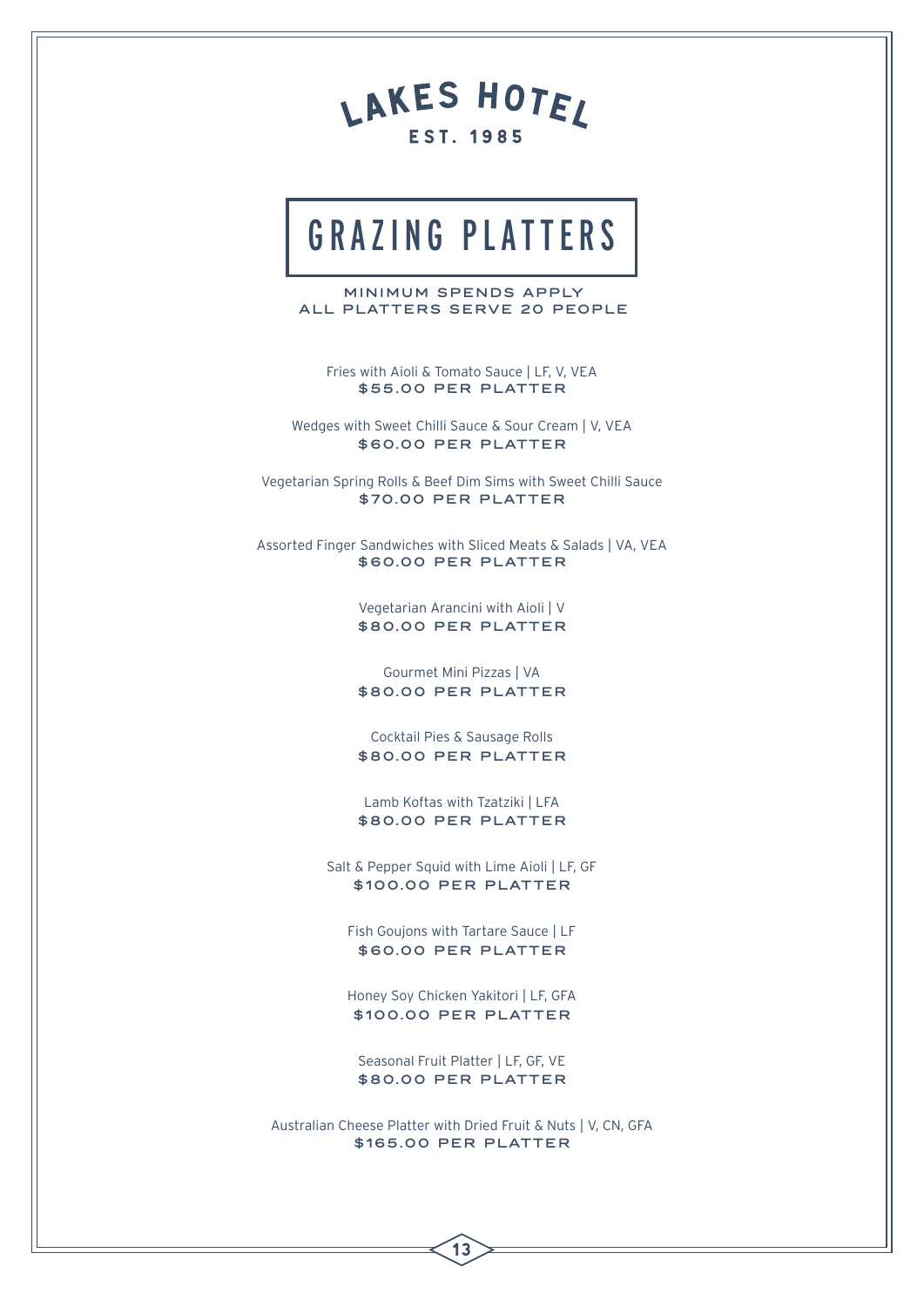## CANAPÉS

#### MINIMUM 30 PEOPLE

#### VEGETARIAN

Bruschetta; Charred Corn Salsa, Crostini & Grated Pecorino | V, VEA, LFA Crumbed Haloumi Chips with Chipotle Aioli | V Grilled Polenta with Black Truffle Mushroom Ragout, Chives & Parmesan | V, GF Vegetarian Arancini with Napolitano Sauce & Basil | V Caprese Skewers; Bocconcini, Heirloom Tomatoes & Basil Pesto | V, GF, CN Vegetable Gyoza with Black Vinegar & Fried Shallots | V

#### GOURMET

Fresh Oysters with Mignonette Dressing | GF, LF Kilpatrick Oysters with Crispy Bacon & Worcestershire Sauce | GF, LF Fish Goujons with Tartare Sauce | LF Moroccan Spiced Backstrap En Croute with Labneh & Dukkah | CN, LFA Smoked Salmon Blini with Cream Cheese & Salmon Roe Chicken Yakitori with Honey Soy & Sesame | GF, LF Confit Duck Tartlet, Caramelised Onion & Beetroot Gel | LF Lamb Vol au Vent, Pumpkin Butter & Crispy Sage Grilled Chicken with Herbed Potato Rosti & Sweet Chilli Mayo | GF Braised Beef Tart with Truffle Mayo & Onion Bhaji | LF

#### SUBSTANTIAL

Salt & Pepper Squid with Lime Aioli | GF, LF Fish & Chip Cones with Tartare Sauce | LF Tofu Bao with Asian Pickles, Korean Chilli Mayo & Thai Basil | V Roast Beef Yorkshire with Chilli Jam & Horseradish Cream | LFA Noodle Box; Wok Fried Beef with Hokkien Noodles & Asian Greens | LF Buttermilk Chicken Slider with Tomato, Lettuce & Ranch Crispy Prawn Bao with Asian Pickles, Korean Chilli Mayo & Dill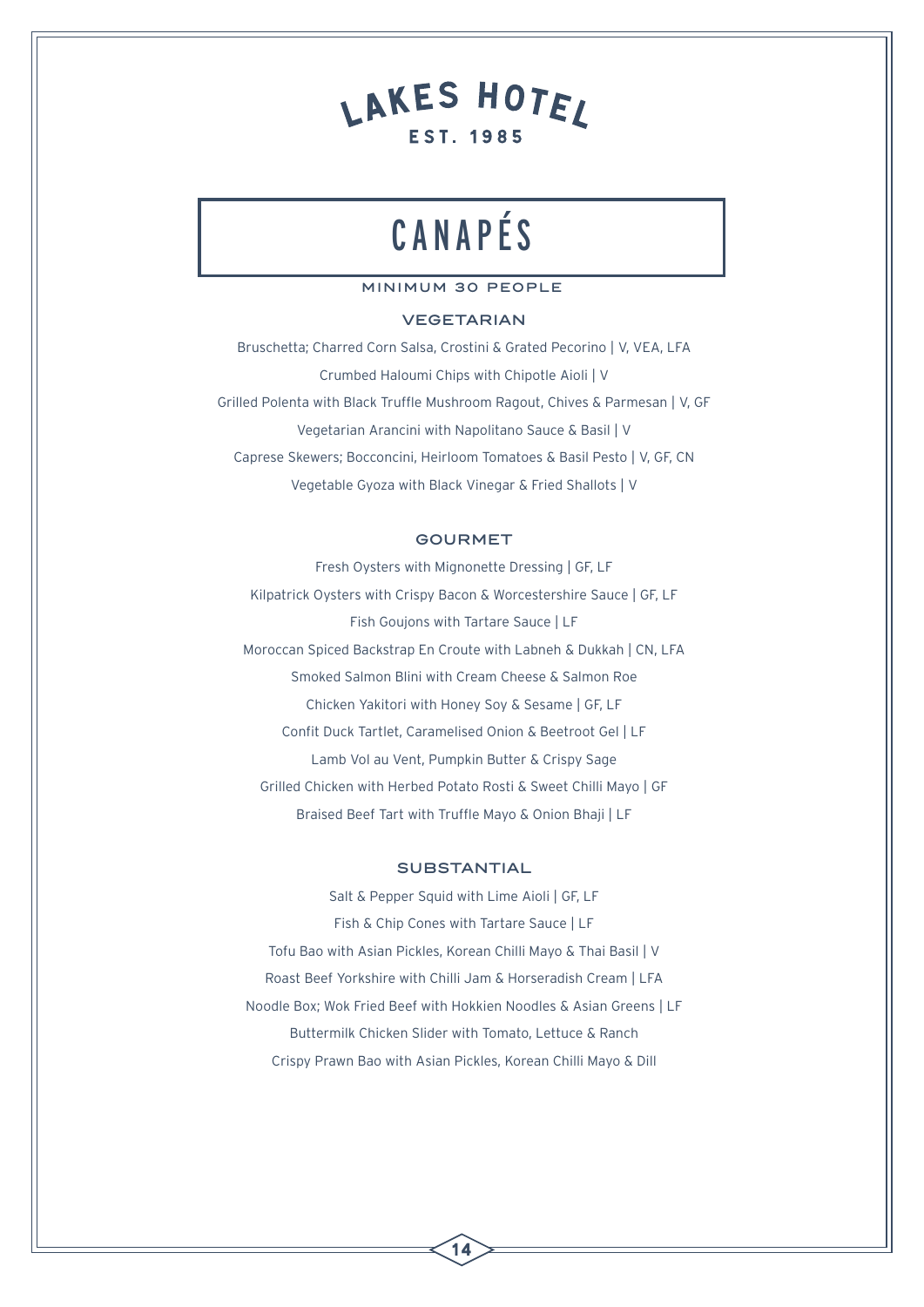## CANAPÉS CONT.

#### MINIMUM 30 PEOPLE

#### SWEET

Chocolate Mint Tart | V Coffee Éclair | V Hazelnut Cannoli with Honeycomb | V, CN Pavlova with Double Cream & Strawberry | V, GFA Fruit & Crème Patissiere Tart | V Churros with Cinnamon Sugar & Ganache | V Lemon Curd Tart | V Assorted French Macarons | V, CN, GF Chocolate Caramel Tart | V

CHOOSE 5 | \$40 PER PERSON CHOOSE 6 | \$45 PER PERSON CHOOSE 7 | \$50 PER PERSON CHOOSE 8 | \$55 PER PERSON

*Includes Free flowing service for 2 hours*

*Time extensions: \$10 per person/ per hour*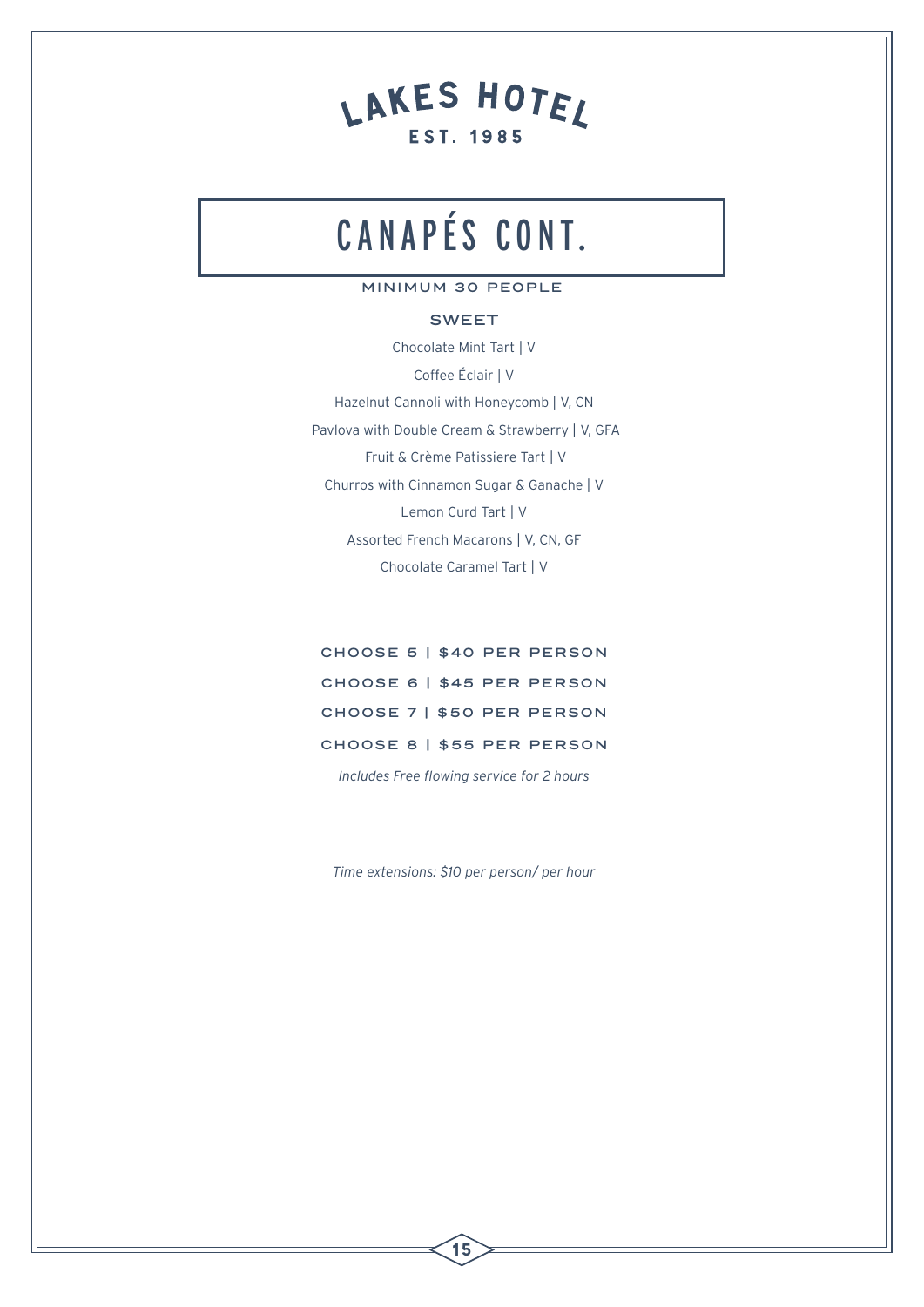## BEVERAGE PACKAGES

### SILVER

#### BOTTLED WINE:

Le Bosquet Banrock Station Moscato Rothbury Estate Chardonnay Rothbury Estate Sauvignon Blanc Rothbury Estate Shiraz Cabernet

#### TAP BEER / CIDER

*(Choose Three)*

Hahn Premium Light Hahn Super Dry Coopers Pale Ale XXXX Gold West End Draught Mismatch Pale Ale Adelaide Hills Cider

#### NON-ALCOHOLIC:

Post Mix Soft Drink Orange Juice Filtered Water

3 HRS | \$39 PER PERSON 4 HRS | \$44 PER PERSON 5 HRS | \$49 PER PERSON

### GOLD

#### BOTTLED WINE:

Bird in Hand Sparkling PN Jacobs Creek Sparkling Moscato Brown Brothers Moscato Vasse Felix 'Filius' Chardonnay Jim Barry Watervale Riesling Jim Barry Coverdrive Cabernet Giesen Sauvignon Blanc Bird in Hand Rose Holm Oak 'Protege' Pinot Noir Langmeil 'Long Mile' Shiraz

#### TAP BEER / CIDER:

*(Choose Three)*

Hahn Premium Light West End Draught Mismatch Pale Ale Coopers Pale Ale Hahn Super Dry XXXX Gold Adelaide Hills Cider

#### NON-ALCOHOLIC:

Post Mix Soft Drink Orange Juice Filtered Water

3 HRS | \$48 PER PERSON 4 HRS | \$53 PER PERSON 5 HRS | \$58 PER PERSON

SELECTIONS AND VINTAGES SUBJECT TO CHANGE WITHOUT NOTICE.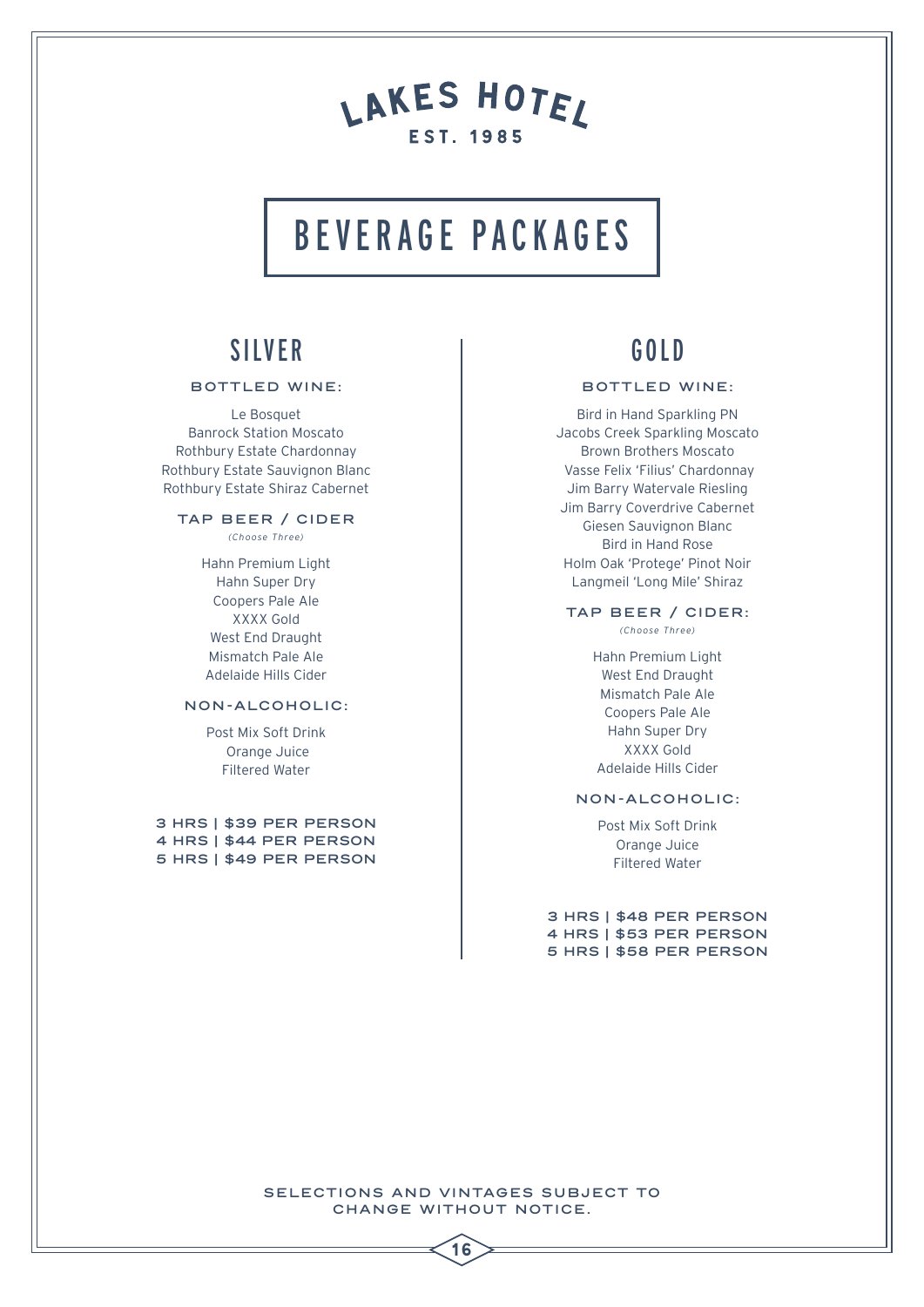## BEVERAGE PACKAGES

### DIAMOND

#### BOTTLED WINE:

Jansz Premium Cuvee Brut Alpha Box & Dice Prosecco Grant Burge Moscato Rockford White Frontignac, Riesling and Alicante Bouchet Shaw and Smith Sauvignon Blanc Kooyong Massale Pinot Noir Majella Cabernet Sauvignon Langmeil 'Valley Floor' Shiraz

#### TAP BEER / CIDER:

*(Choose Three)*

XXXX Gold Heineken West End Draught Coopers Pale Ale Hahn Super Dry Hahn Premium Light Stone & Wood Pacific Ale Mismatch Pale Ale Adelaide Hills Cider

#### PACKAGED BEER / CIDER:

Mistmatch Lager Pirate Life Pale Ale Stone Wood Pacific Ale Boags Premium Heineken Adelaide Hills Cider

#### NON ALCOHOLIC:

Post Mix Soft Drink Orange Juice Filtered Water

3 HRS | \$79 PER PERSON 4 HRS | \$84 PER PERSON 5 HRS | \$89 PER PERSON

#### SELECTIONS AND VINTAGES SUBJECT TO CHANGE WITHOUT NOTICE.

17

### BAR TAB

Prefer to run a bar tab for beverages?

Bar tabs are available instead of a beverage package and you can pre-select what beverages you want available to your guests. Ask your Events Manager for our Consumption Price List. Minimum spends apply.

### CASH BAR

Guests pay for their own beverages as they go.